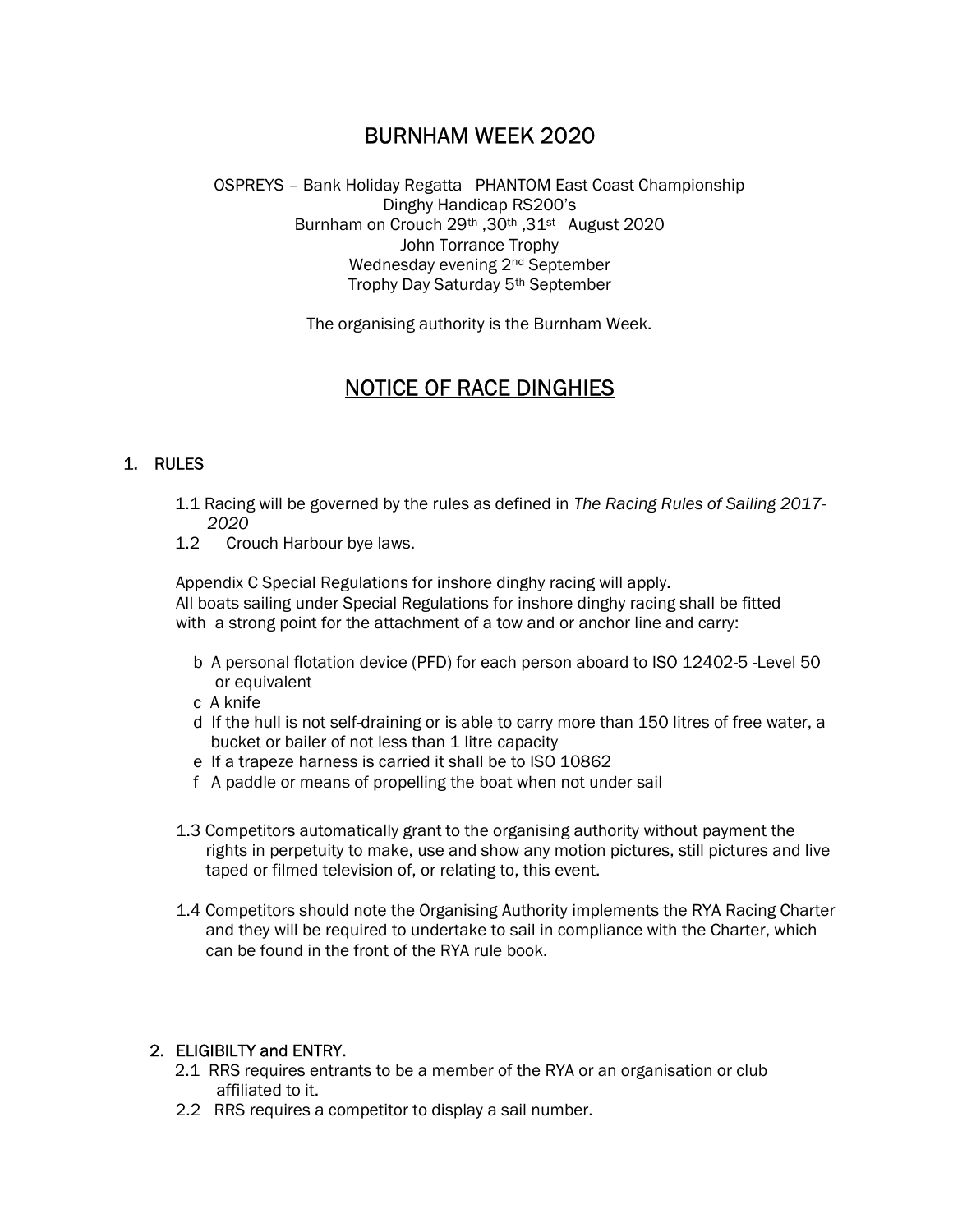This Bank Holiday event is open to Ospreys, Phantoms,RS200, Blaze, Finn, Mirror, Laser Radial, Standard ,Topper, Hornets and RS Feva. Other classes may apply for entry at Info@burmhamweek.com

Boats may be entered at www.burnhamweek.com

Entrants are required to sign a declaration on their entry form to confirm that they have read and will comply with this Notice of Race.

## 3. FEES.

## £10.00 per day

## John Torrance Trophy £5:00

## 4. SCHEDULE.

|  | ۰.  |
|--|-----|
|  | . . |
|  |     |

| Saturday 29 <sup>th</sup> . August | Phantoms - Race 1. Proposed warning Signal 12:00<br>$-$ Race 1.<br>12:05<br>Dinghy<br>RS200<br>12:10<br>- Race 1<br>- Race 1. 13:30 Pile House<br>Osprey<br>Phantoms - Race 2. As soon as possible<br>Dinghy<br>- Race 2. As soon as possible<br><b>RS200</b><br>- Race 2<br>As soon as possible                                                   |
|------------------------------------|----------------------------------------------------------------------------------------------------------------------------------------------------------------------------------------------------------------------------------------------------------------------------------------------------------------------------------------------------|
| Sunday 30 <sup>th</sup> . August   | Phantoms - Race 3. Proposed warning signal 12:00<br>12:05<br>- Race 3<br>Dinghy<br>RS200<br>12:10<br>- Race 3<br>13:30 Pile House<br>Ospreys - Race 2.<br>Phantoms - Race 4 As soon as possible<br>As soon as possible<br>Dinghy<br>$-$ Race 4.<br>RS 200<br>- Race 4.<br>As soon as possible<br>Osprey - Race 3.<br>As soon as possible           |
| Monday 31 <sup>st</sup><br>August  | Phantoms - Race 5. Proposed warning signal 12:00<br>12:05<br>Dinghy<br>- Race 5<br>RS200<br>12:10<br>- Race 5<br>13:30 Pile House<br>Ospreys - Race 4.<br>Phantoms - Race 4<br>As soon as possible<br>As soon as possible<br>Dinghy<br>- Race 6.<br><b>RS200</b><br>- Race 6.<br>As soon as possible<br>Race 5.<br>As soon as possible<br>Osprey - |

Saturday 29<sup>th</sup>, Sunday 30<sup>th</sup> Monday 31<sup>st</sup> Dinghies start / Finish at BSC Line Osprey starts / Finish Pile House Line

and the control of the control of the control of the control of the control of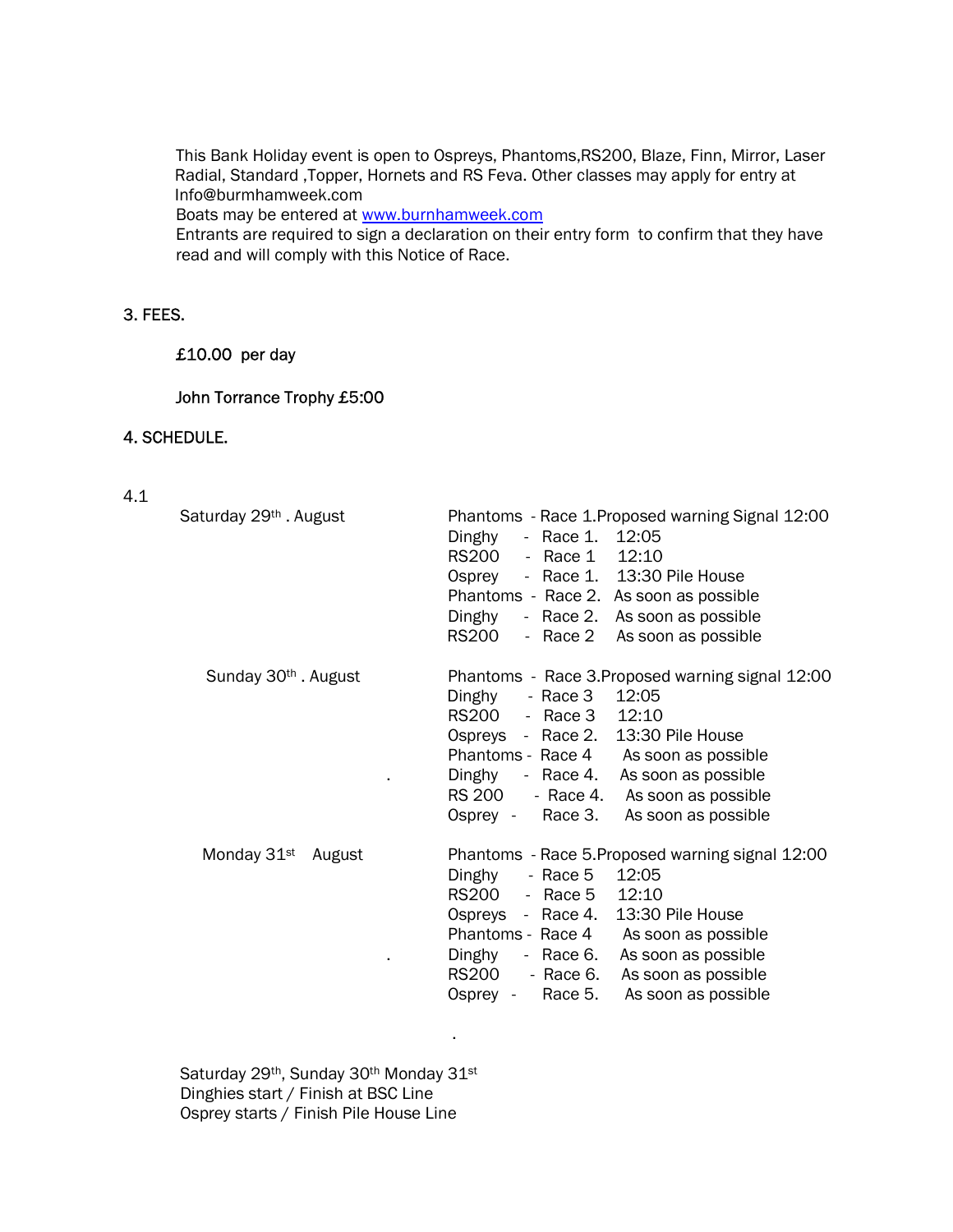4.3 On the last scheduled day of Bank holiday weekend racing, no warning signal will be made after 16:00

#### 4.4 John Torrance Trophy the race is open to all Dinghy classes

- 4.4 A The entries will be split into 3 classes for the Race:-
	- Fast Handicap PN 1240 and lower
	- Slow Handicap higher than PN 1240
	- Optimists.
	- B Wednesday 2<sup>nd</sup> August 2020

| <b>Fast Handicap Race</b> | Proposed Warning Signal 18:10 |
|---------------------------|-------------------------------|
| Slow Handicap Race        | Proposed Warning Signal 18:15 |
| <b>Optimist Race</b>      | Proposed Warning Signal 18:20 |

Start/Finish at Burnham Sailing Club Line

4.5 Trophy Saturday racing

Dinghy Warning signal 12:05

RS200 Warning signal 12.10

## 5. SAILING INSTRUCTIONS.

Sailing instructions will be published on the Burnham Week website, paper version available at the Regatta Office in the Royal Burnham Yacht Club.

## 6. COURSES.

 Courses will be set in the rivers Crouch and Roach. Details of marks will be published in Sailing Instructions.

## 7. PRIZEGIVING.

 Prizegiving will take place in the Royal Corinthian Yacht Club on Monday 31st August. The following prizes will be awarded: Phantom Trophy, Osprey Trophy, Creeksea Cup Dinghy handicap, Warwick Smith Trophy.

John Torrance Trophy will be presented following the racing at Burnham Sailing Club Trophy Day prises will be presented at the Royal Burnham Yacht Club Saturday 5th September